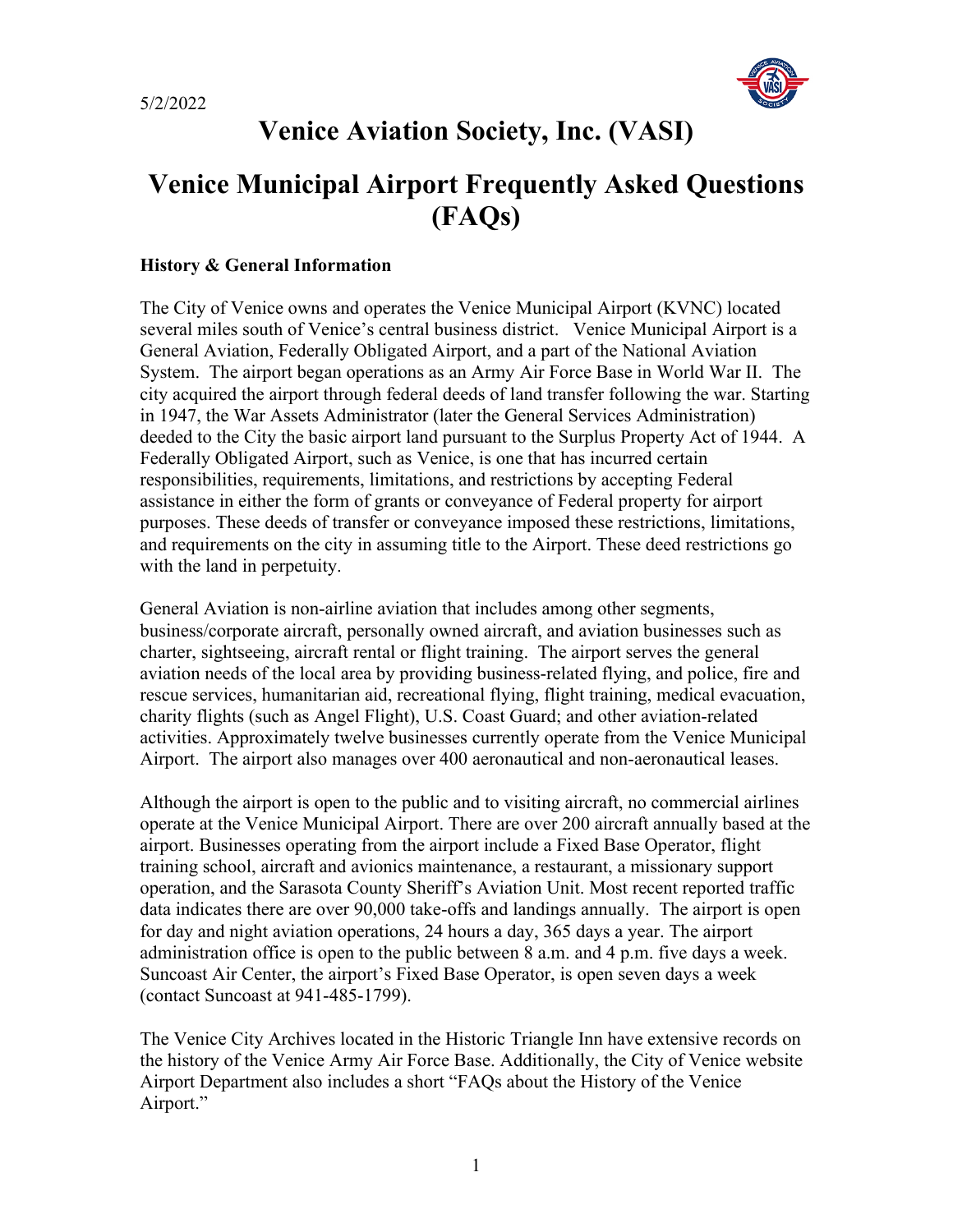

# 5/2/2022 **What is the City's role in airport operations?**

The city owns operates and maintains the Venice Municipal Airport as a Federally Obligated Airport in accordance with original deed restrictions and various Federal Grant Obligations (copies of the documents are available for review at the Airport Administration Office) and Florida State Regulations. The city is responsible for the safe and efficient operation and maintenance of the airport.

The city works to balance the impacts of airport operations and the needs of airport users with the needs of the community. The city in accordance with FAA Regulations and Circulars provides procedures for aircraft operations on the ground. The FAA exclusively regulates aircraft operations in the air. The city is also responsible for physical security at the airport and limits access to authorized airport users, tenants and their guests.

The City of Venice owns and operates the Venice Municipal Airport as an enterprise fund. Operating and capital budgets are user funded through land and hangar leases, fuel sale flowage fees, leasing airport land, facilities and hangars to commercial aviation companies and individual aircraft owners. Neither City General Funds nor taxpayer property tax monies are used to support the Airport.

Substantial capital expenditures at the airport are primarily from federal grant funds, issued by the FAA for eligible airfield improvements and maintenance projects. These grants are from the Airport and Airway Trust Fund. These grants in great part are userfunded through taxes levied on aviation fuels, passenger tickets, air transportation of goods, and the use of civil aircraft. State grants issued by the FDOT Aviation are also available for eligible projects.

The FDOT Aviation issues an Airport Permit and assures the safe, continued operation of the airport through annual safety compliance inspections.

The City of Venice does not control the airspace over the airport or the city.

# **What are some of the airport deed restrictions the City must observe?**

Some of the deed restrictions are that the city may not use or transfer the airport property to other than airport purposes without consent of the Federal Aviation Administration (FAA). In addition, the property must be used and maintained as an airport. The property must be used to benefit the public without unjust discrimination, which means in general that the city may not discriminate against various classes of aircraft that are able to use the airport. The city may not give an exclusive right of use of the airport at the expense of other persons in the same class, which must have the same right.

Of importance, the city is required to protect the aerial approaches to the airport. The U.S. can take control of the airport in a national emergency.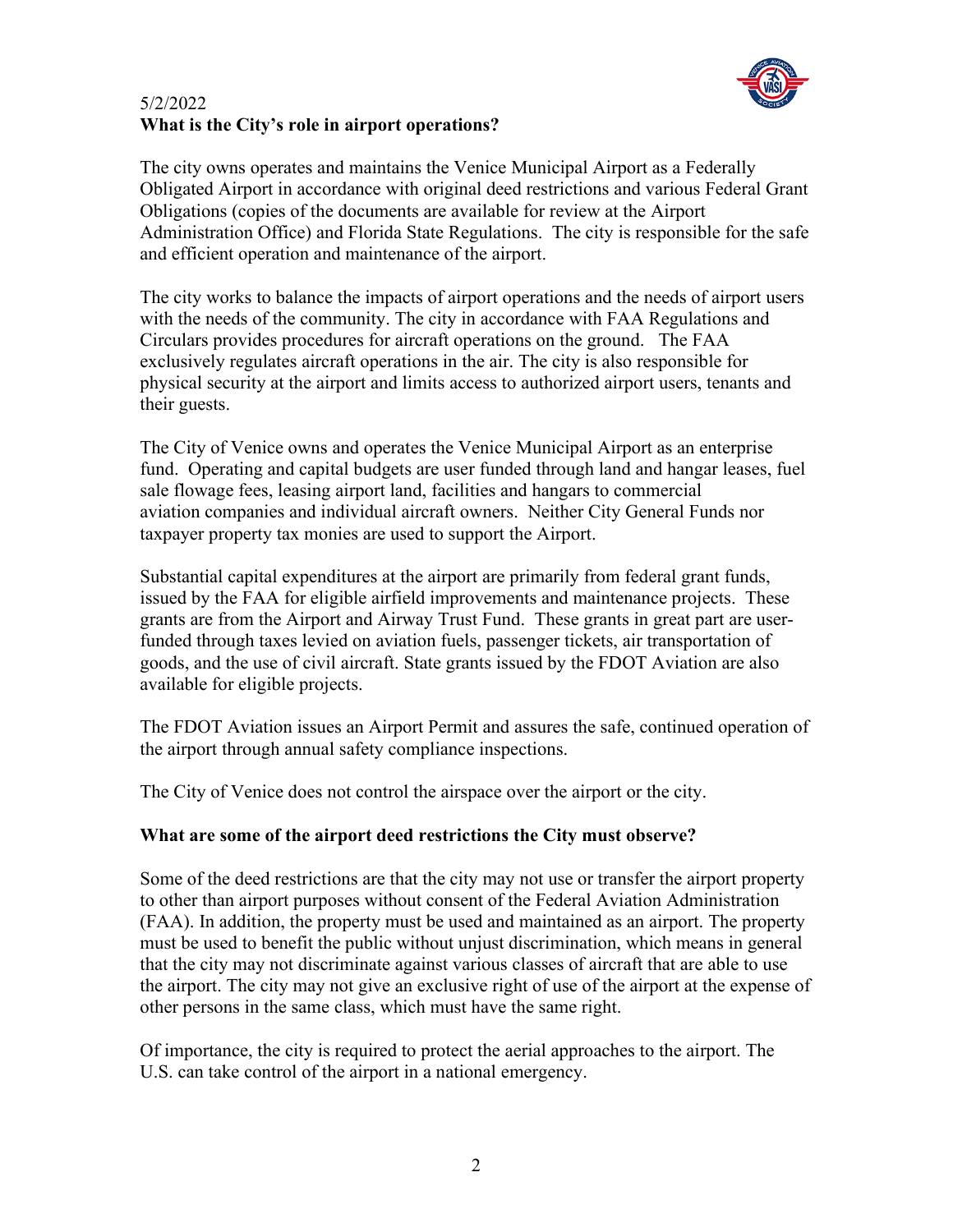

Certain requirements exist while the airport remains under federal control. Copies of the deeds are available for review at the Venice Airport Administration Office.

# **Does the City have other limitations and restrictions on their operation of the airport?**

Yes, the city has other limitations and restrictions on airport operations. As a condition of accepting federal grants, the city assured the federal government under Title 49, U.S.C that it will agree to several grant assurances (many like the deed assurances). As previously noted, the city must continue to operate the airport as a public use airport and be made available to the public without unjust discrimination to all types, kinds, and classes of aeronautical activities, including commercial aeronautical activities offering services to the public at the airport. And as noted above the city must protect aerial approaches to the airport. These grant obligations normally last for 20 years following the issuance of the Federal grant, or in some instances the useful life of the improvement. However, as noted above the city must observe in perpetuity certain deed assurances incurred when the Federal Government conveyed the airport to the city. A copy of the current grant assurances is available for review at the Venice Airport Administration Office.

The State of Florida Department of Transportation, Aviation Office (FDOT, Aviation), issues an Airport Permit and assures the safe, continued operation of the airport.

# **What happens if the City does not observe these restrictions?**

If the city does not abide by deed restrictions, the U.S. Government may require that the property revert to federal control. The federal government also has other remedies they may pursue at their discretion in responding to violations of deed restrictions and grant obligations. The city may also voluntarily surrender control of the airport to the federal government or some other governing body, as an example the Sarasota-Bradenton Airport Authority.

# **Who controls the airspace over the airport and the City of Venice?**

The FAA has exclusive control of the airspace over the United States. A minor exception exists in the case of some local national park space, the control of which the FAA has granted to the park.

All airspace users are subject to the rules and regulations of the FAA. These regulations cover aircraft and pilot registrations, operational control of all aircraft in the air, traffic patterns, altitude, noise, safety matters and a myriad of other aviation-related matters. The regulations are known as "FARs" - Federal Aviation Regulations.

The City of Venice does not control the airspace over the city or the airport.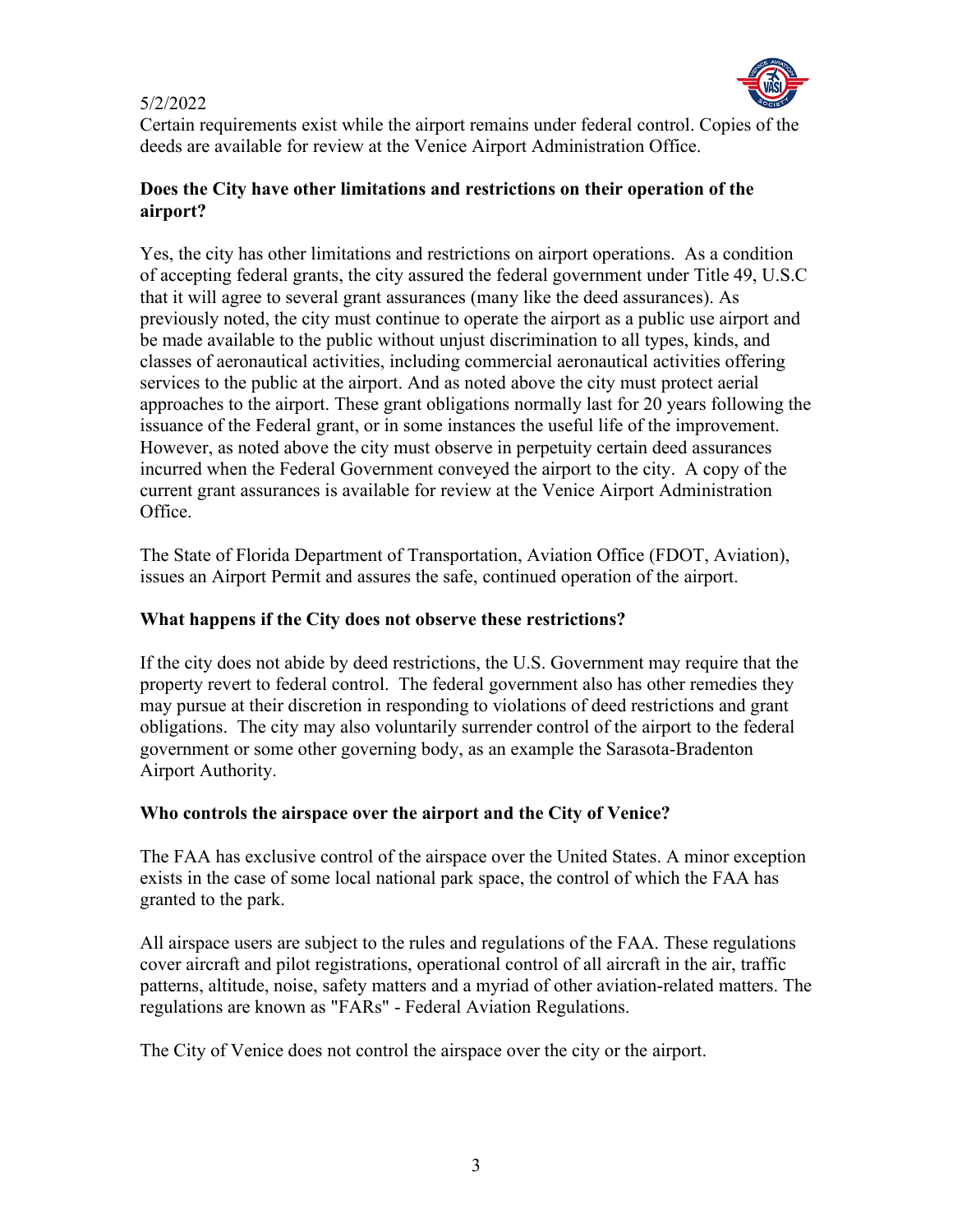

# 5/2/2022 **Can jet operations be restricted at Venice Municipal Airport?**

The City by deed restrictions and grant obligations may not discriminate against various classes of aircraft that are able to use the airport. The airport must be open to any aircraft that can safely use the Airport. The airports "Fly Friendly" Procedures have recommendations for turbo-jet aircraft operations designed to minimize noise impacts on the surrounding neighborhoods. The use of Runway  $5 - 23$  when other traffic and wind conditions are appropriate minimizes noise in surrounding neighborhoods.

The City of Venice does not control the airspace over the city or the airport.

# **Can the airport tell pilots not to fly over my neighborhood?**

The city cannot tell pilots to use a particular runway or not to overfly a particular area or neighborhood. In accordance with the Federal Preemption on Airspace Regulation (49 U.S.C. 40101), the FAA has exclusive authority in regulating airspace over the United States and prescribes air traffic regulations on the flight of aircraft.

Although airport staff makes pilots aware of the impact that overflights have on the residential community, promotes noise mitigation procedures and asks that such overflights be avoided, safety permitting, the City does not have the authority to address or act upon aircraft in flight.

Venice's noise mitigation procedures, including considerations about night flying, are voluntary requests to pilots and are not mandatory. Given the location of the airport and the proximity of surrounding neighborhoods over flight of nearby neighborhoods is inevitable in some instances.

# **Can the city dictate which runway pilots should use to take off or land?**

Pilots (any aircraft) may choose any of the four available runways depending on several factors including prevailing winds or other weather conditions, other traffic in the airport aircraft traffic pattern, day or night operational considerations, or for departure, suitability for safe entry into the controlled airspace environment, among other considerations. Venice does not have a control tower so determining why an individual pilot in most instances selected a particular runway is generally not feasible. Pilots are encouraged to follow the Venice Airport voluntary "Fly Friendly" procedures. See FAA AC90-66B

#### **Can the Venice Airport be moved off the Venice Island to free up that land for other uses?**

The Venice Airport can be moved only with the prior permission of the FAA. If the city built a new airport elsewhere to the current FAA standards, including all existing facilities, equal or better utility and all work completed, the FAA would likely be willing to approve moving the airport and the closure of the existing facility.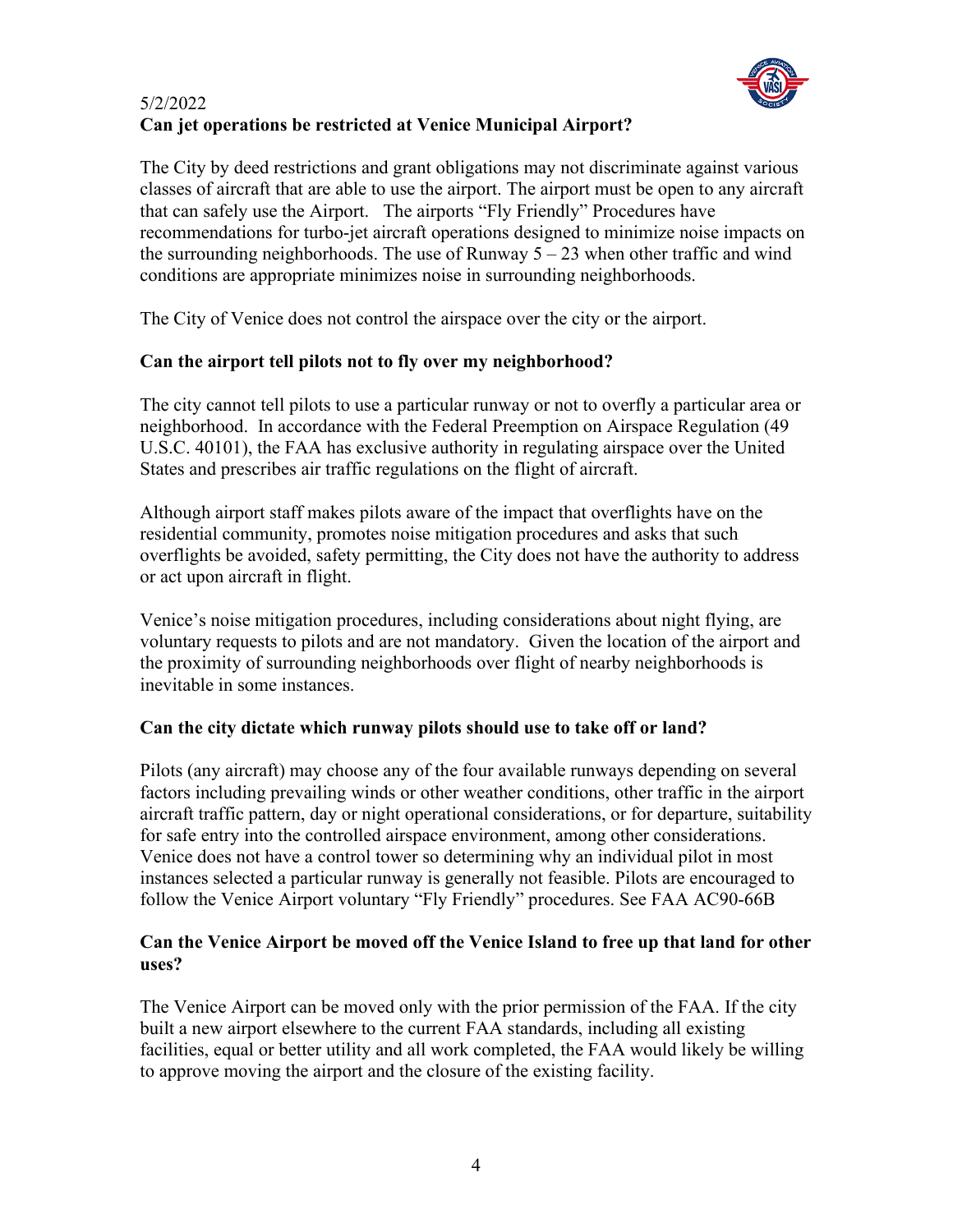

Any new Venice Municipal Airport would have to be completed and operational before the existing airport could be closed. The cost to build a new airport comparable to the existing airport, including facilities, based on a very earlier study has been estimated to be more than \$130 million. The City in the past did contract for an evaluation of the cost and feasibility of moving the airport. The results of the study were that moving the airport was un-affordable and, therefore, not feasible.

## **How does the Airport benefit the city?**

The benefits the Venice Airport provide the city and the surrounding regional area go beyond economic contributions from employees, tenants, visitors, and the businesses that operate there. Nonetheless that benefit is considerable. According to the Florida Statewide Aviation Economic Impact Study Update, August 2014 the Venice Municipal Airport's positive regional economic impact is more than \$43 million annually. The existence of the airport occupying land space at the south end of the Venice Island has created an undeveloped buffer of open space. Airport land was made available for lease to the Venice Lakes Golf Course and Sharky's Restaurant (which restaurant property is now owned by the city). The Maxine Barrette Park is located on former airport land.

Importantly, medical evacuation flights and various charity flights use the airport. Many young people who go on to aviation careers get their first taste of aviation through the Experimental Aircraft Associations Young Eagles program. The value of the airport has long been recognized in the event of a hurricane or other natural disaster. Additionally, the city uses airport land as a temporary festival ground.

#### **How does the city finance airport operations?**

The City of Venice owns and operates the Venice Municipal Airport (KVNC) as an enterprise fund. Operating and capital budgets are user funded through land and hangar leases, fuel sale flowage fees, leasing airport land (as an example Venice Lakes Golf Club), facilities and hangars to commercial aviation companies and individual aircraft owners. Rents for hangars and certain ground leases are comparable and in the range with other like airports in the region.

The airport does not receive any City General Fund or taxpayer property tax monies for support. Revenue generated by the airport includes aeronautical and non-aeronautical rents, fees, charges, and other payments received by the airport sponsor Venice. Airport revenue must be used for the operational and capital costs of the airport, the local airport system, or other facilities owned or operated by the airport owner or operator and directly and substantially related to the air transportation of passengers or property

The FAA's Policy and Procedures Concerning the Use of Airport Revenue (64 Federal. Regulation. 7696; February 16, 1999,) provides several examples of unlawful revenue diversion. Some of these examples include:

Paying in excess of the value of goods or services the airport receives. Improper cost allocations.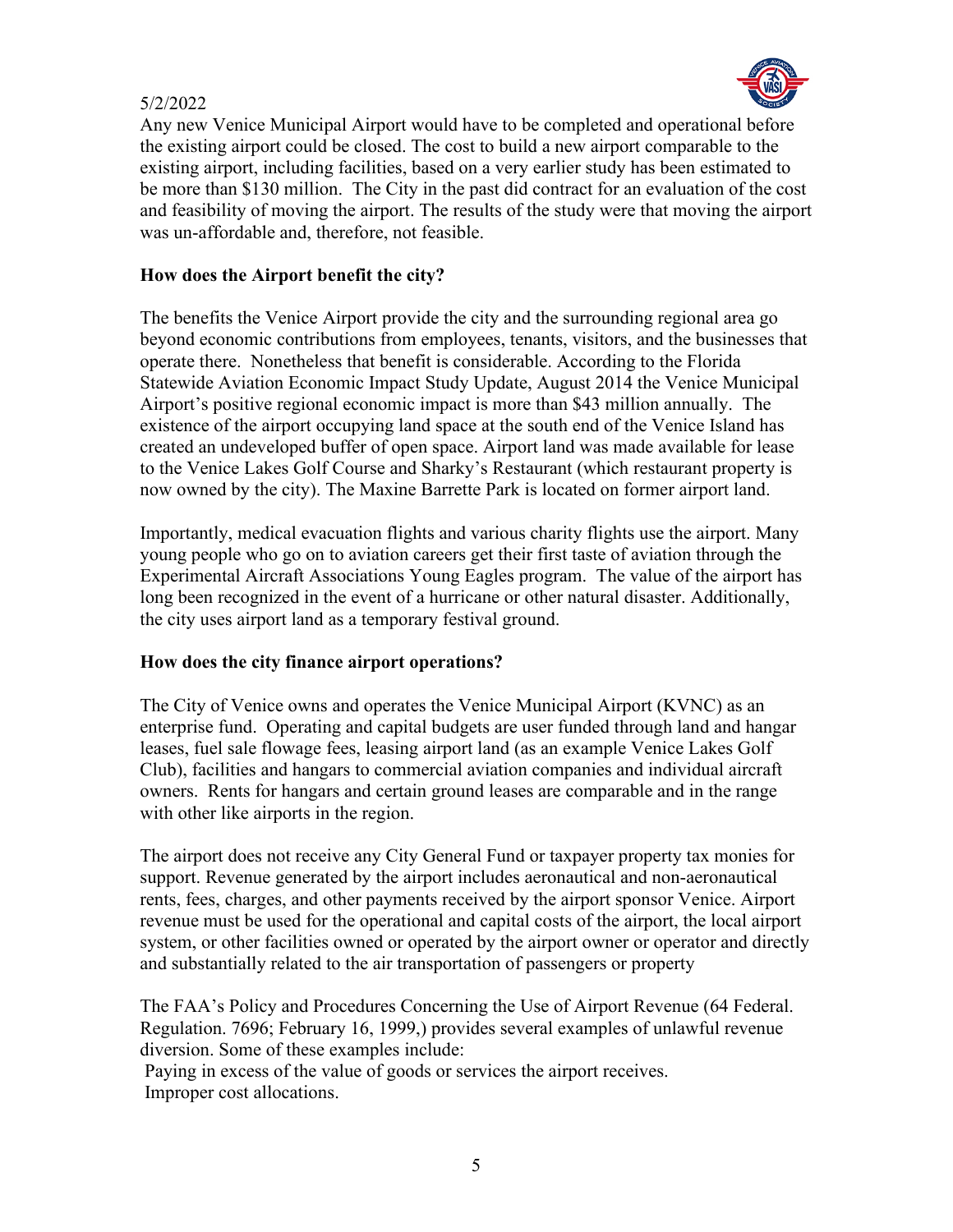

Charging less than fair market value rental rates to non-aeronautical users, including the sponsor itself.

Directly subsidizing air carriers.

Using airport revenue for general economic development activities.

Paying for marketing and promotions not related to the airport.

Loaning money to other entities at less than prevailing rates; and

Using airport revenue to participate in some types of community events.

# **Does the city incur any obligations from accepting federal funds?**

Upon accepting these federal grants, the city assured the federal government under Title 49, United States Code that it will agree to certain grant assurances. Two of those most relevant to the operation of the airport call for the city to:

• Continue to operate the facility as a public-use airport.

• Make the airport available to the public on reasonable terms without unjust discrimination to all types, kind and classes of aeronautical activities, including commercial aeronautical activities offering services to the public at the airport.

# **Do businesses on the airport pay real estate taxes?**

In general, Section 196.012(6) of the Florida Statutes exempts on-airport businesses that provide goods and services to the General Aviation public from the payment of Ad Valorem taxes. This exemption does not necessarily apply to all entities on the airport. Tax exemptions for on-airport businesses are not unique in this regard. Similar provisions for other public venues, such as ports and marinas where private businesses lease property and make improvements that provide goods and services to the public that enhance their operations and viability may be available under the Statue. The Sarasota County Tax Assessor determines the determination as to taxable or exempt under the above referenced Section. The City of Venice is not involved in this process. For further information on the tax status of an individual business, contact the Assessor's Office of Sarasota County.

# **Do any airlines fly into the Venice Municipal Airport?**

Commercial airlines do not fly into the Venice Municipal Airport. The Venice Municipal Airport is not served by a commercial airline.

For passengers flying into the area, it is suggested they use the Sarasota Bradenton International Airport, Charlotte County Airport (Punta Gorda), Tampa International Airport or Southwest Regional Airport for their commercial airline travel needs.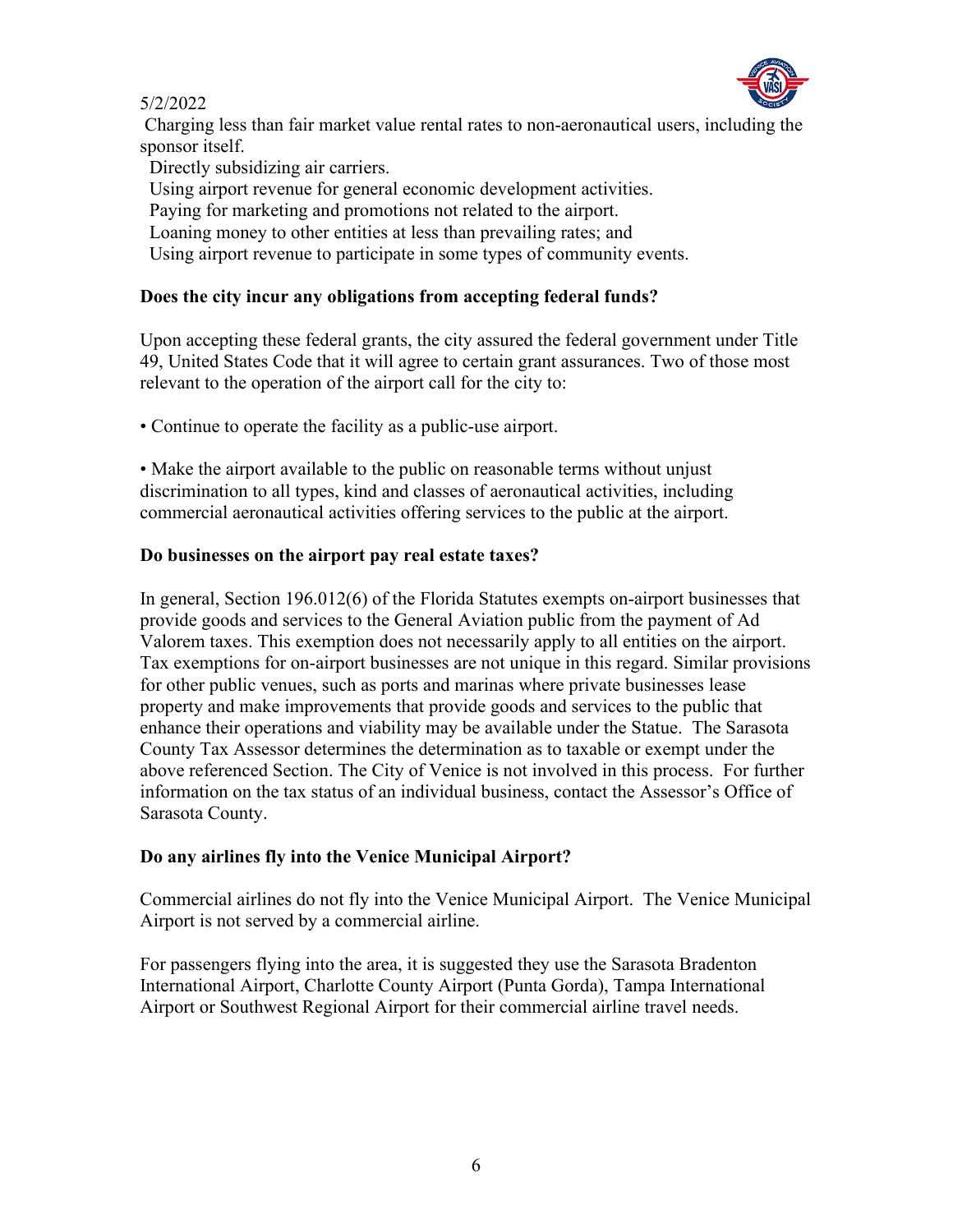

On February 13, 2003, Congress approved the "0" seat rule, which means reliever airports within 25 nautical miles of major airports, Sarasota Bradenton Airport as an example, do not have to provide passenger service to be eligible for federal capital improvement funds. President Bush signed this legislation into law in 2003. Venice Municipal Airport is less than 25 miles from Sarasota Bradenton Airport by way of U.S 41. There are no plans to seek commercial airline service for Venice Municipal Airport.

# **Does Venice Municipal Airport have a curfew? If not, why not?**

Venice Municipal Airport does not have a curfew or any mandatory noise restrictions. Very few general aviation public use airports have curfews, and those were established prior to the adoption of the Airport Noise and Capacity Act of 1990. While there is officially a process (e.g., Part 150, Part 161 studies) that can be used to establish a curfew, the FAA has not approved the establishment of a new curfew at a general aviation airport.

To impose any mandatory noise or flight restrictions, the FAA would have to support or fund a Part 150 noise compatibility study. That study would then have to document the 65 Community Noise Equivalent Level (CNEL) noise contours extending into residential areas. Otherwise, no mandatory access restrictions or curfews can be implemented. The FAA's and the state's basic criteria for noise compatibility planning is defined by extent of the 65 CNEL noise contour. Legally an airport is considered as "noise sensitive" when the 65 CNEL noise contour reaches into residential areas. (This is not to imply that some residents are not disturbed within the 60 CNEL or 55 CNEL noise contours.)

Venice does not have any 65 CNEL noise contour beyond airport boundaries.

# **I have heard that airplanes do touch and go landings at the airport at night. Is that true? If so, why do they have to do them at night?**

It is rare for airplanes to perform touch and go landings at night. A touch and go landing is one in which the airplane touches down on the runway adds power and then takes off again prior to coming to a full stop. Touch and go landings are a training maneuver pilots and flight instructors use to achieve the most efficient use of a training period, or to maintain or increase proficiency in landings. For pilots, nighttime operations are more challenging than daytime operations. Consequently, pilots train at night to develop and maintain nighttime landing proficiency.

Additionally, Federal Aviation Regulations require that to carry passengers at night, pilots in command must perform three night "full stop" landings every 90 days.

To meet this nighttime requirement, depending on several operational considerations, this can result in an aircraft taxing back either to the beginning of the runway to takeoff or taking off from the same runway (this last maneuver is referred to as a stop and go). To a nearby listener, particularly at night, it is difficult to distinguish between a stop and go landing and a touch and go landing.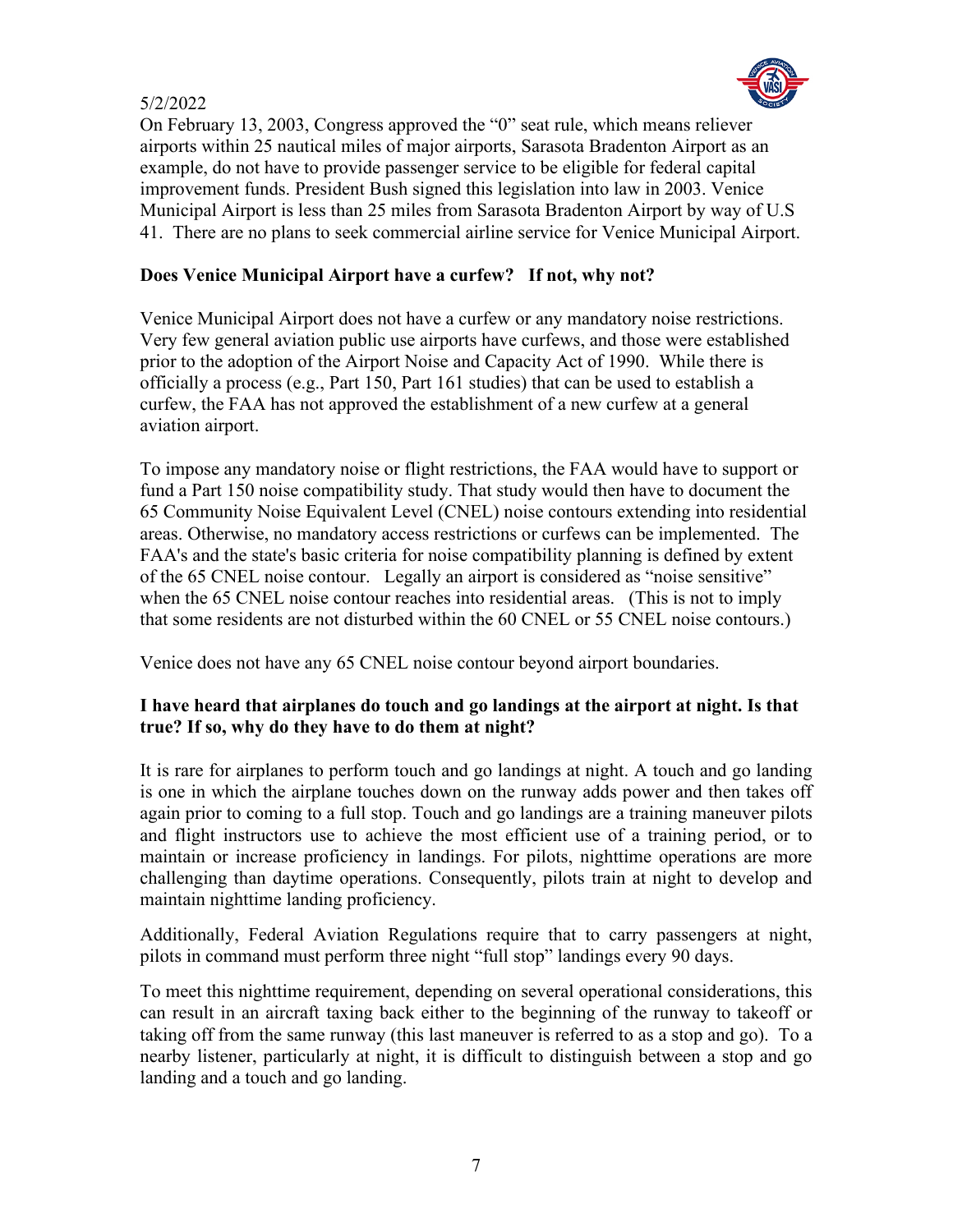

For purposes of meeting this passenger-carrying requirement the FAA requires that the full stop landings and takeoffs must be during the period beginning 1 hour after sunset and beginning 1 hour before sunrise (as published in the American Air Almanac). Touch and go landings at night are infrequent and are primarily used during daytime flight training.

# **Does Venice have any restrictions on nighttime & early morning operations?**

Venice does not have any nighttime or early morning flight restrictions. Venice can not impose a curfew or establish any mandatory restrictions on nighttime or early morning operations. However, the Venice voluntary "Fly Friendly" procedures do request that when operational safety permits, arriving and departing pilots should use Runway 5 or 23 between the hours of 8:00 PM and 7:00 AM. Runway 23 is the recommended preferred calm wind runway. However, many pilots may choose to not use Runway 23 at night due to the "black hole" effect of flying out over the Gulf of Mexico with minimal or no visible horizon. This "black hole" effect can be hazardous particularly for pilots using visual flight only.

Pilots are asked that, when possible, maintenance run-ups, auxiliary power unit (APU) operations and touch-and-go operations should be avoided between the hours of 10:00 PM and 7:00 AM.

# **What is the airport doing to address aircraft noise and noise complaints?**

Venice Airport has Voluntary Fly Friendly Procedures. Airport staff continues to work with pilots and flight instructors to communicate the need to apply recommended "Fly Friendly" flying techniques and procedures.

Staff also disseminates noise mitigation procedures and requests adherence through airport association meetings, pilot and instructor meetings, pilot flight planning web sites and guides, letters to pilots, and direct calls to pilots based on noise complaints. The Airport Automated Weather Observation System (AWOS) also provides noise mitigation advice to pilots

Written noise reduction flight procedures are graphically depicted at the departure end of each runway.

Airport staff receives and logs aircraft noise complaints. Anyone calling to file a noise complaint may state their name and address, the time the aircraft was observed and, if possible, a brief description of the aircraft (e.g., color, number of engines, low or high mounted wings, etc.). If a return, call is desired a daytime phone number should be provided.

The Airport Noise and Capacity Act of 1990 ("ANCA") ANCA **(**49 U.S.C. 47521 et seq.) restricts airport proprietors from implementing new "noise or access restrictions" on aircraft without meeting rigorous substantive requirements, following public administrative procedures and seeking FAA review and approval.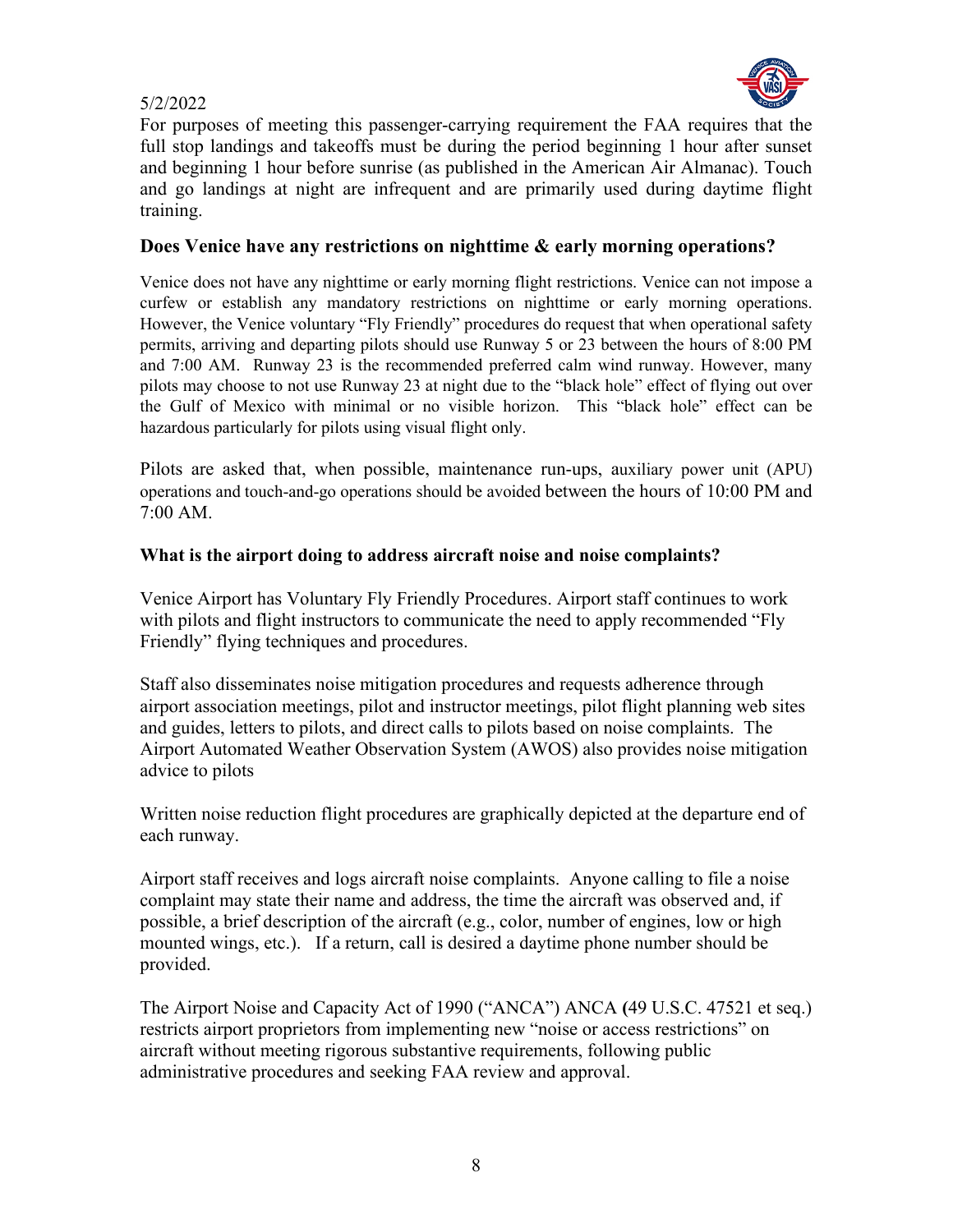

ANCA sets the threshold for approval of new local noise or access rules. The regulations adopted by the FAA to implement ANCA, 14 C.F.R. Part 161, require that an airport sponsor demonstrate to the FAA that the proposed restriction:

- (1) is reasonable, non-arbitrary and non-discriminatory.
- (2) does not create an undue burden on interstate or foreign commerce.

(3) is not inconsistent with maintaining the safe and efficient utilization of the navigable airspace.

- (4) does not conflict with any existing federal statute or legislation.
- (5) has been afforded adequate opportunity for public comment; and
- (6) does not create an undue burden on the National Aviation System.

An airport sponsor or proprietor of a federally obligated airport like Venice must justify any new local noise or access restriction to the FAA in the form of a detailed, FAAcompliant cost-benefit analysis. 14 C.F.R.  $\S$  161.305(e)(2)(ii). Under Part 161, the FAA must approve any new mandatory other than voluntary noise or access restriction before the local airport proprietor may implement that restriction.

#### **Where can I get information about aircraft noise policies?**

The City has voluntary and recommended noise mitigation policies. These voluntary procedures are recommendations, but the pilot in command of the aircraft is responsible for safe operations at all times. A copy of these procedures is available at the Airport Administration Office on Airport Avenue.

# **I have heard that Runway 5 – 23 produces the least amount of noise for surrounding neighborhoods. Can the airport direct pilots to use that runway?**

Venice is a non-towered airport consequently the pilot in command of the aircraft, based on several factors, selects the runway. Some of these factors are wind direction and velocity of the wind, other aircraft in the airport traffic pattern e.g., what runway is currently in use by these other aircraft, and the condition of the runway and its suitability for a particular aircraft.

Wind direction generally determines which runway to use, and this is particularly true for light aircraft. As an example, pilots may elect to use Runway 13, landing to the southeast, because the winds are blowing from that direction. Landing into the wind is safer. Larger aircraft are less sensitive to wind conditions up to a point. Runway 23 is the noise mitigation or noise abatement and calm wind runway (winds less than  $3 - 5$  miles per hour). Pilots are encouraged to use this runway when conditions permit. The final decision is that of the pilot in command. The use of Runway  $5 - 23$  by high performance aircraft has increased substantially

Runway 23 is the recommended calm wind runway. However, many pilots may choose not to use Runway 23 at night due to the "black hole" effect. Flights departing on Runway 23 over the Gulf of Mexico at night may frequently encounter the absence of any visible horizon.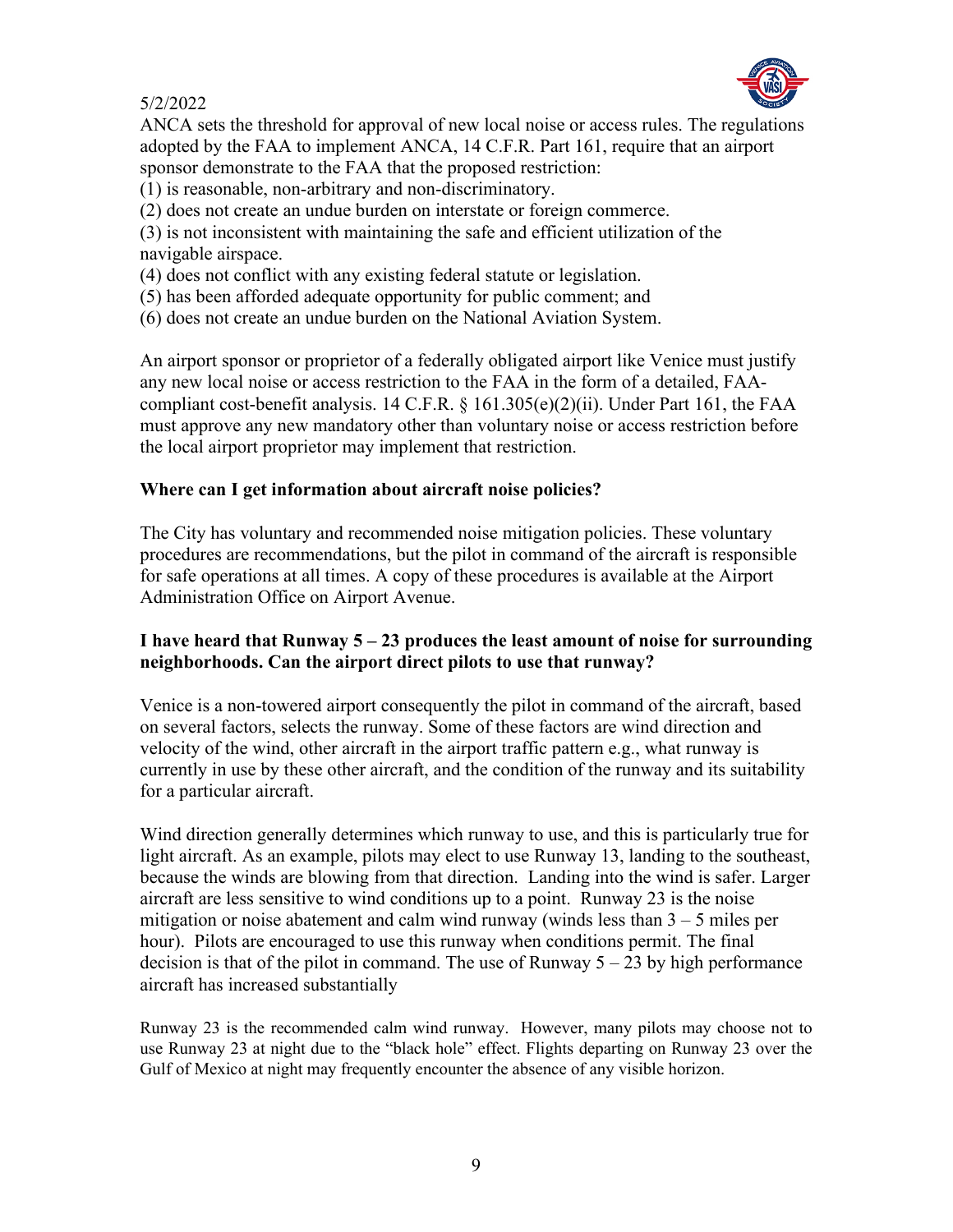

The absence of a visible horizon can be a frequent occurrence when taking off over water at night and is hazardous for not only pilots flying under visual flight rules or in visual meteorological conditions, but also for the unwary instrument rated pilot.

Except for takeoffs and landings on Runway 13 (takeoff or landing to the southeast) whichever of the other 3 runways are in use a traffic pattern will be over surrounding neighborhoods. Pilots (any aircraft) may choose any of the four available runways depending on several factors including prevailing winds or other weather conditions, other traffic in the airport aircraft traffic pattern, day, or night operational considerations, or for departure, suitability for safe entry into the controlled airspace environment, among other considerations. Venice does not have a control tower so determining why an individual pilot in most instances selected a particular runway is generally not feasible. Pilots are encouraged to follow the Venice Airport voluntary "Fly Friendly" procedures. See FAA AC90-66B

#### **What is an instrument approach?**

Instrument Flight is that flight conducted by reference to aircraft flight instruments to maintain coordinated flight without depending on reference to the horizon. . For aircraft operating under instrument flight rules (IFR) an instrument approach is a series of flight maneuvers according to a published set of procedures. These procedures allow for the aircraft under instrument flight conditions to fly from the beginning of the initial approach to a landing, or to a point from which a landing may be made visually.

There are two main classifications of instrument approaches or instrument approach procedures: precision and non-precision. Precision approaches use both lateral and vertical information to guide the aircraft to landing. Non-precision approaches provide lateral course information only to landing aircraft.

The publications depicting instrument approach procedures are called Terminal Procedures but are referred to by pilots as approach plates. These documents graphically depict the specific procedure for pilots to use for a particular type of flight approach to a given runway.

Approach plates or charts depict prescribed altitudes and headings to be flown, as well as obstacles, terrain, and potentially conflicting airspace. In addition, they also list missed approach procedures and commonly used radio frequencies.

#### **Does Venice have instrument approaches? If so what kind?**

Venice has FAA developed instrument approach procedures to all Runways. These instrument approaches are based on GPS. Recent advances in Global Positioning Systems (GPS) approach technology have permitted the creation of instrument approaches at many more airports without the use of any ground-based navigation aids.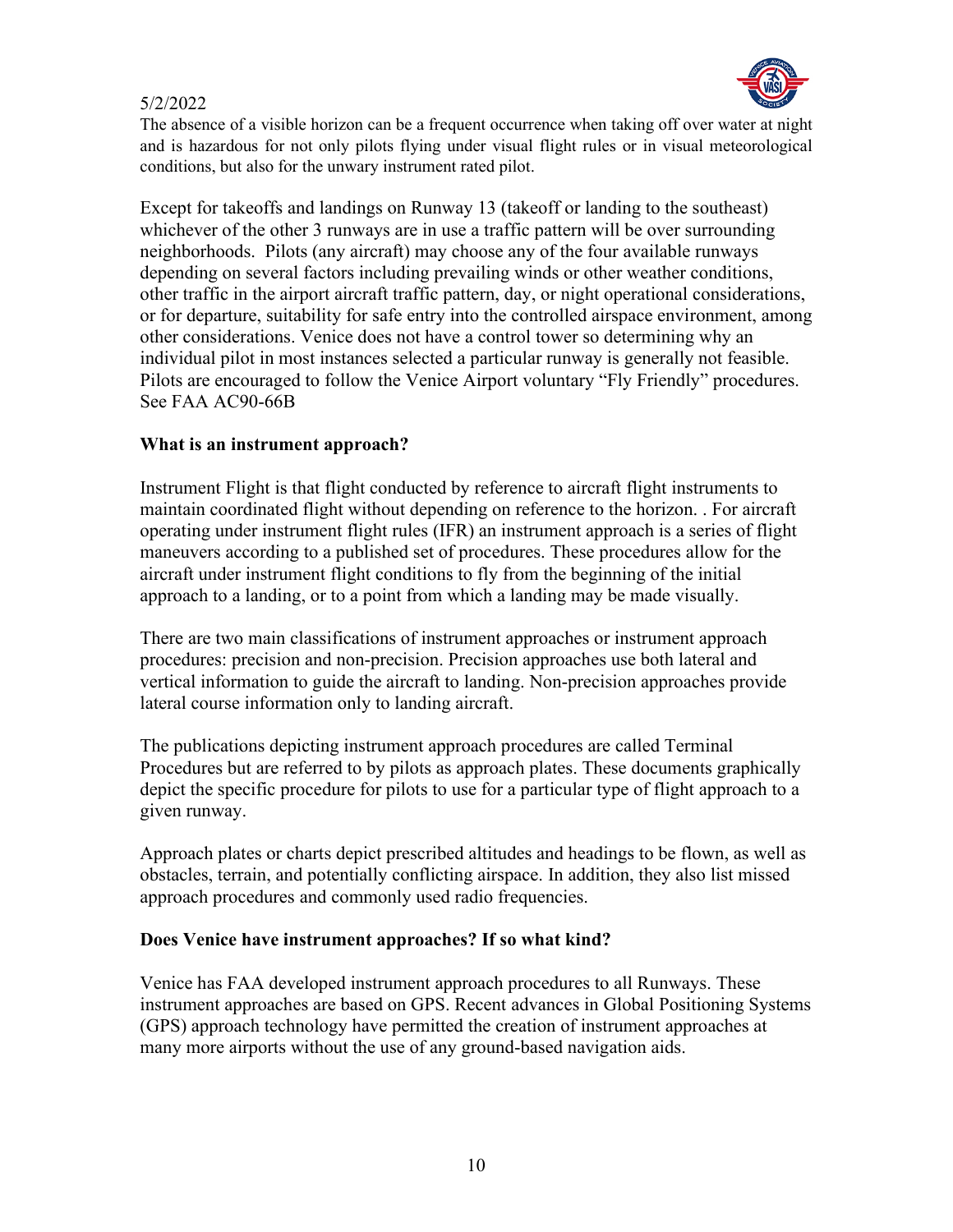#### 5/2/2022 **Are the Instrument (GPS) approaches at Venice Municipal Airport legal?**

All Instrument (GPS) approaches at the airport are legal and developed by the FAA. Venice's GPS approaches were developed by the FAA are legal and greatly enhance the safety of landing aircraft and the surrounding neighborhoods during instrument flying conditions.

# **What is a Runway Safety Area?**

A runway safety area (RSA) is an area at the end of a runway prepared or suitable for reducing the risk of damage to airplanes in the event of an under shoot, overshoot, or excursion from the runway." Advisory Circular (AC) 150-5300-13 Airport Design, establishes criteria, guidelines and nomenclature including Runway Safety Areas (RSA), Runway Object Free Area (ROFA), and Runway Protection Zone (RPZ). The circular and periodic changes are available on the FAA's website at:

[http://www.faa.gov/airports\\_airtraffic/airports/resources/advisory\\_circulars/index.cfm?te](http://www.faa.gov/airports_airtraffic/airports/resources/advisory_circulars/index.cfm?template=Document_Listing) [mplate=Document\\_Listing](http://www.faa.gov/airports_airtraffic/airports/resources/advisory_circulars/index.cfm?template=Document_Listing)

# **What is a Runway Protection Zone?**

A runway protection zone (RPZ) briefly is an imaginary airport protection surface in the air off the runway end to enhance the protection of people and property on the ground**.**  The RPZ is trapezoidal in shape and is centered about the extended runway centerline. Advisory Circular (AC) 150-5300-13 Airport Design, establishes criteria, guidelines and nomenclature including Runway Safety Areas (RSA), Runway Object Free Area (ROFA), and Runway Protection Zone (RPZ). The circular and periodic changes are available on the FAA's website at:

[http://www.faa.gov/airports\\_airtraffic/airports/resources/advisory\\_circulars/index.cfm?te](http://www.faa.gov/airports_airtraffic/airports/resources/advisory_circulars/index.cfm?template=Document_Listing) [mplate=Document\\_Listing.](http://www.faa.gov/airports_airtraffic/airports/resources/advisory_circulars/index.cfm?template=Document_Listing)

# **Does Runway 13 – 31 have a Runway Protection Zone (RPZ) that extends into a residential area in Venice?**

The installation of an emergency material arresting system at the southeast end of Runway 13 and the subsequent shifting of the portion of the runway available for takeoffs and landings has substantially reduced that part of the RPZ that extends into a residential area in Venice. As of this date three houses remain in the RPZ. With respect to that RPZ the FAA stated in a letter to the city dated January 8, 2010 (on file at Venice City Hall), "Further it should be noted that the RPZ and its predecessor, the Clear Zone, have existed over these homes in question for many years. The 1969 Airport Layout Plan, which was prepared and approved by the City of Venice, showed the Runway 13 Clear Zone extending into this residential neighborhood."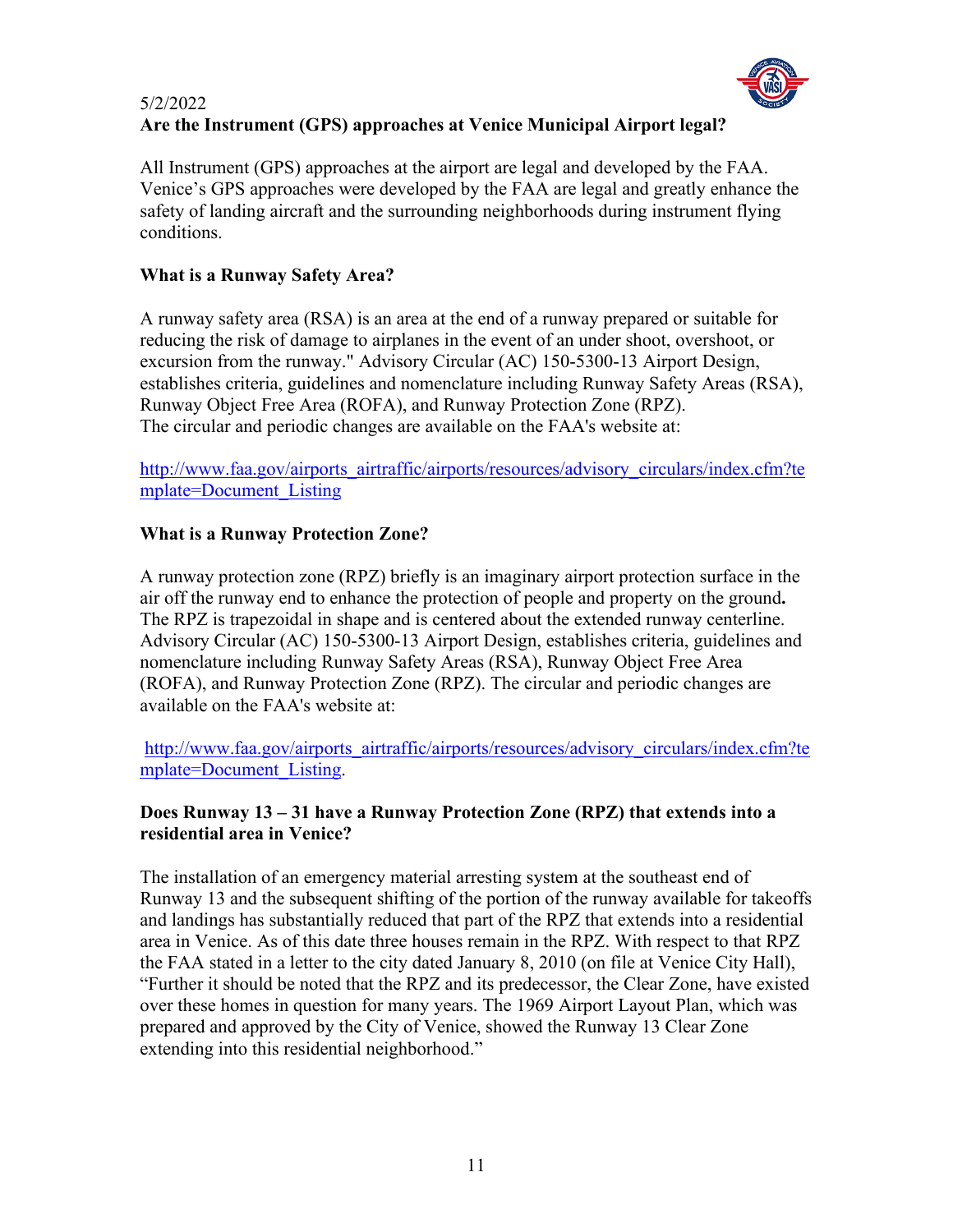

# 5/2/2022 **Will the FAA take a house if it is in a Runway Protection Zone (RPZ)?**

Neither the city or the FAA will take a house in the RPZ. In a letter to the city dated January 8, 2010 (on file at the airport) the FAA has said, "It is not unusual to have development in these areas not controlled by the airport owner." Further the FAA stated "…the FAA is not mandating the City of Venice acquire these homes." The FAA does not have eminent domain power.

## **Did the GPS approach cause a Runway Protection Zone (RPZ) to be established at the northwest end of Runway 13 – 31?**

A GPS approach does not create a Runway Protection Zone (RPZ). The RPZ has been in existence for many years. The FAA in a letter to the city dated January 8, 2010 (on file at Venice City Hall) said, "Further it should be noted that the RPZ and its predecessor, the Clear Zone, have existed over these homes in question *[northwest end of the airport, added for clarity]* for many years. The 1969 ALP, which was prepared by the City of Venice, showed the Runway 13 Clear Zone extending into this residential neighborhood."

## **I understand the Sheriff's Aviation Unit is located at the Venice Municipal Airport. Why are they always flying over my house?**

The Sarasota County Sheriff's Aviation unit has been in Venice for many years. The Sheriff chose the Venice airport because Venice Municipal Airport is the most centrally located airport in Sarasota County, providing the easiest access to all the outer reaches of the county. The Sheriff's department is aware of the residential neighborhoods throughout Sarasota County and the noise sensitivity issues. When the helicopter is conducting operations, we have been assured that it is a mission operation critical to that location. They do not train, test, practice, or otherwise conduct non-mission essential operations over neighborhoods.

The Sheriff's Aviation Unit has their own dedicated hangar, buffered behind other hangar buildings, in the middle of the field and away from residential areas to the greatest extent possible.

When the Sheriff's helicopter must conduct operations over a populated area, procedures are in place to minimize the noise impacts. Procedures include conducting their mission and vacating the area immediately thereafter. Under normal circumstances, the helicopter generally returns to the airport via the Gulf of Mexico (from the west) to minimize impacts on the neighborhoods surrounding the airport. Its flight in to and out of the Venice Airport are conducted in accordance with helicopter noise mitigation procedures when practical.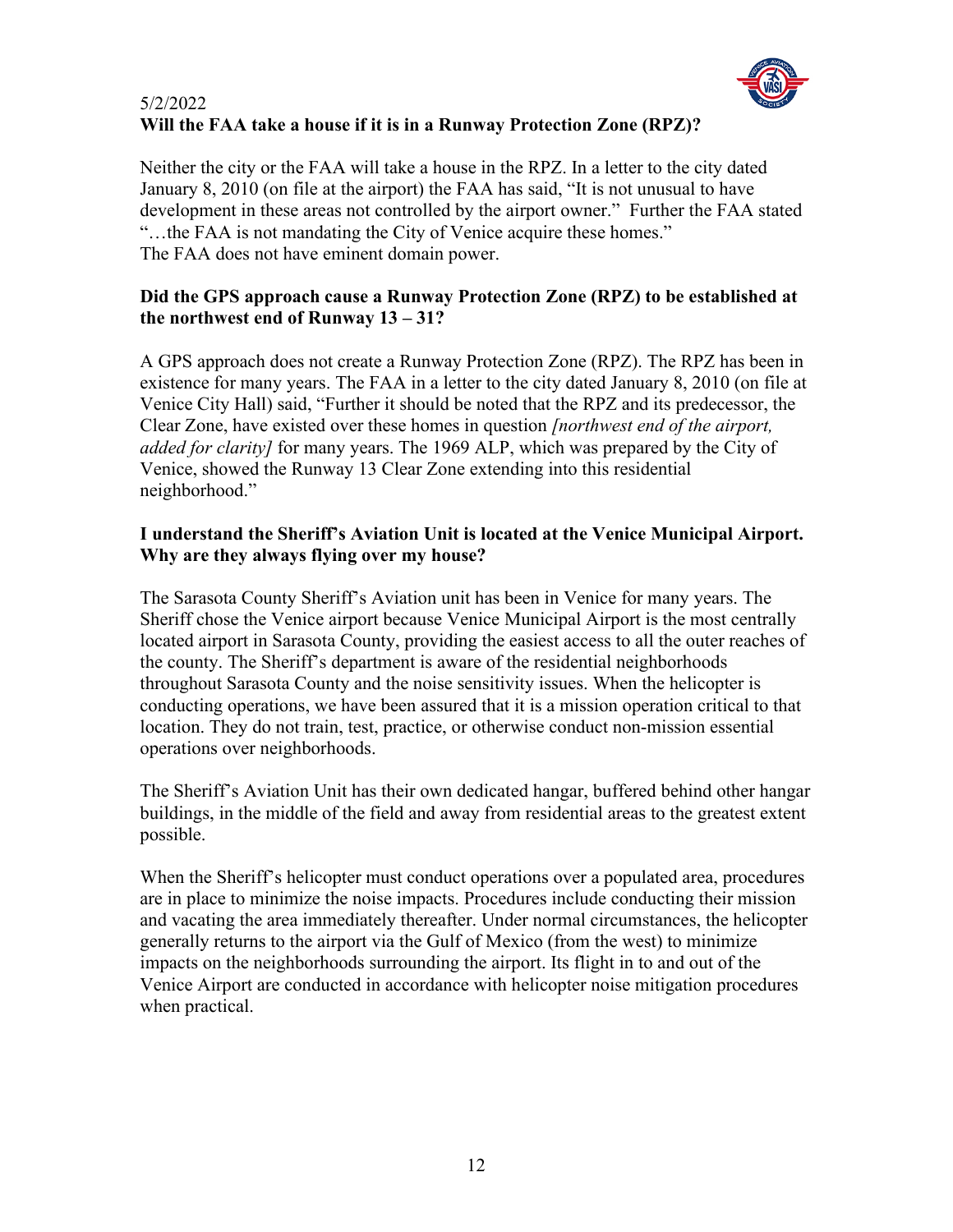

# 5/2/2022 **What types of missions does the Sheriff's Aviation Unit conduct?**

As a law enforcement agency, their primary role is flights in support of law enforcement actions. This includes search and rescue, pursuit of suspects, tactical coordination of law enforcement on the ground and surveillance. The helicopter is also a vital component of the Sarasota County Fire Department. Their equipment has been fitted for fire suppression, and they are frequently called upon to fight fires, particularly in the dry season in areas not easily accessed by ground equipment.

# **If they are law enforcement conducting pursuits or surveillance over neighborhoods, why isn't there a search light or spotlight? How do I know they're not just flying around?**

The Sheriff's helicopter is equipped with a technologically advanced array of passive sensors which measure infrared or thermal energy. The imagery they can gather does not require visible light. Therefore, circling, or loitering operations may be associated with these types of observations rather than traditional spotlights.

# **Did the terrorists who were in part responsible for the attacks on September 11, 2001, train at the Venice Airport? How was this allowed to happen and who is responsible?**

Venice Municipal Airport was one of more than 25 airports throughout the United States where the hijackers conducted flight training. Foreign national students were permitted to obtain flight training in the United States with a minimum of federal oversight in the form of a passport and visa. International students are still able to and do obtain flight training in the US, but with a much higher degree of scrutiny and oversight by the government. All flight schools in the U.S. followed federal regulations without any violations including Venice Airport.

# **Is their any plan to expand the Venice Municipal Airport?**

There is **Not** a plan to expand the airport. The airport is geographically limited in size by its surroundings. From time-to-time businesses may change at the airport or new businesses may be established on the airport, such as hangars or other aeronautical or non-aeronautical activities. Additionally, aircraft traffic may increase or decrease based on economic conditions and the time of year. As an example, the Sarasota County Sheriff's Aviation Unit constructed a new hangar for its operations many years back. This was not considered an airport expansion. Construction of hangars for airplanes on airport property available for aeronautical use is not airport expansion. The Federal Aviation Administration requires that used and unused airport land be first considered available for aeronautical use. If not required for aeronautical use, then it may be considered for other airport compatible uses.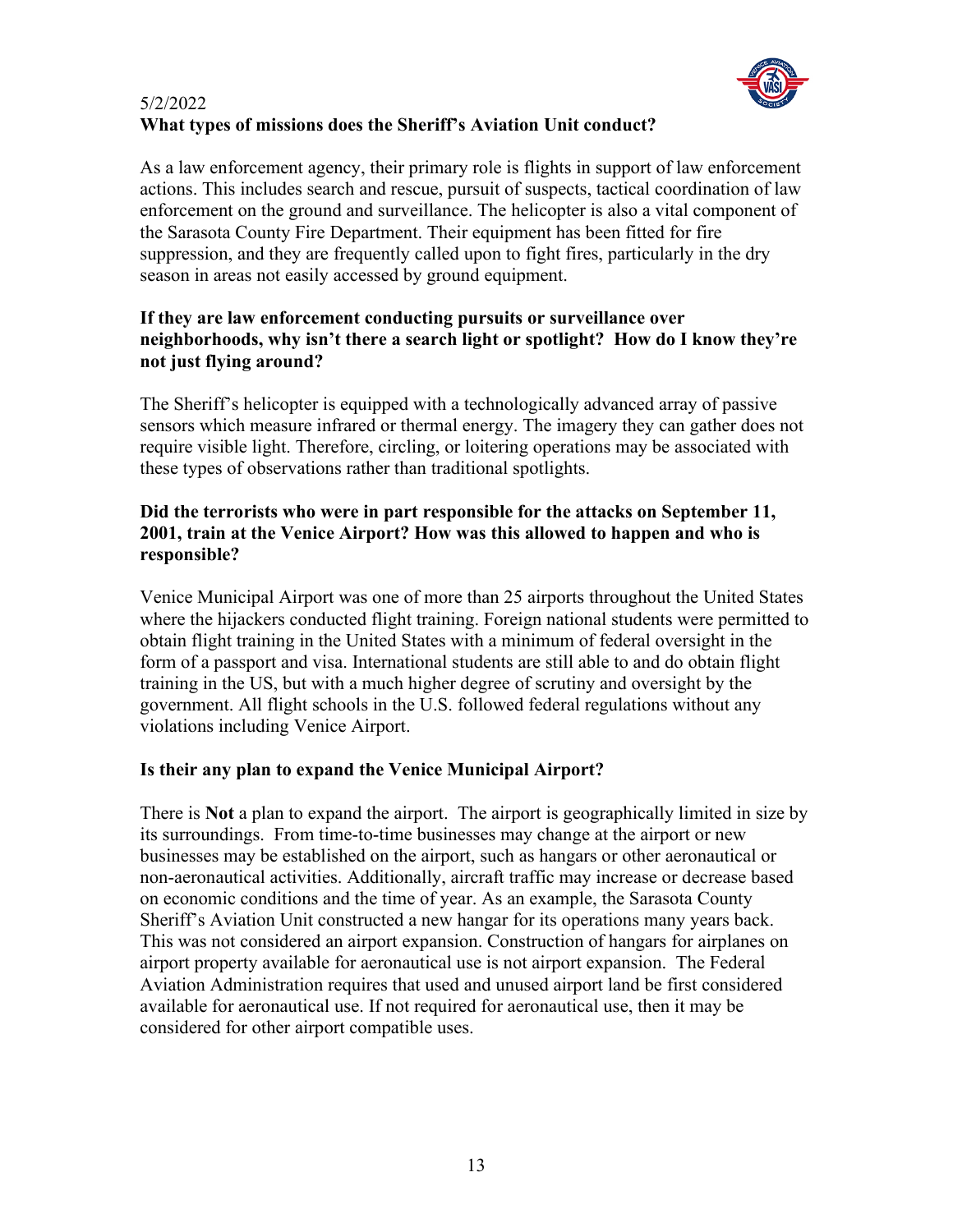

Within Federal guidelines the City does have control over what activities or businesses may or may not be established on the airport. As a Federally Obligated Airport the City is required to observe airport deed restrictions and grant obligations pertaining to airport operations and land use.

Runway  $5 - 23$  is the runway that is preferred for noise mitigation. The Federal Aviation Administration required that as a part of the rehabilitation the RSA at the southwest end of the runway be cleared. The golf course driving range was in the RSA on airport property and was moved to another location on the golf course. That was not considered airport expansion.

The airport is an economic benefit to Venice and the surrounding area. The City will seek to enhance the economic vitality of the airport and its contribution to the welfare of the City in considerations of the compatibility of surrounding neighborhoods. Again the City is bound by its deed restrictions and grant obligations as to what it can and can not do on the airport as well as what it can exclude.

#### **I have heard that Venice is a Reliever Airport. What does that mean?**

Reliever Airport is a designation within the National Plan of Integrated Airports Systems (NPIAS) that is given to an airport with a given capacity in major metropolitan areas. The intent is to provide an attractive alternative to using congested hub airports and provide general aviation access to the surrounding area. To be designated as a reliever airport it must have 100 or more based aircraft or 25,000 annual itinerant operations. Venice meets those criteria and as such is a designated reliever airport for Sarasota Bradenton International Airport (SRQ) and is intended to be an alternative to SRQ for GA aircraft. This definition is spelled out in the NPIAS in Chapter 11. Runway length does not enter into the designation of an airport as a reliever. It is incumbent upon the pilot in command to make the determination that his/her aircraft will be able to safely use the runways available at an airport based upon the performance data contained in the Pilots Operating Handbook for their aircraft. That is a requirement in 14 CFR Part 91.1 03, Preflight Action. Runway information available to pilots is available in the FAA Airport Facility Directory and by Notice to Airmen (NOTAMS). Pilots are required to be aware of all factors concerning and intended flight including runway conditions at the departure and arrival airport.

#### **I have heard that Venice is a C II airport. What does that mean? What does the designation of B II, C II, mean to the Venice Airport?**

All Venice Airport Runways are classified as C II Runways. The question comes up from time to time. The question arose some years back during the development of the current Airport Master Plan Update. The Venice Municipal Airport continues to be designated as a CII Airport. The C II or BII designation is focused on airport design and runway development and is not relevant today, since all Venice Airport Runways have been rehabilitated as C II Runways and meet criteria for CII and BII Aircraft.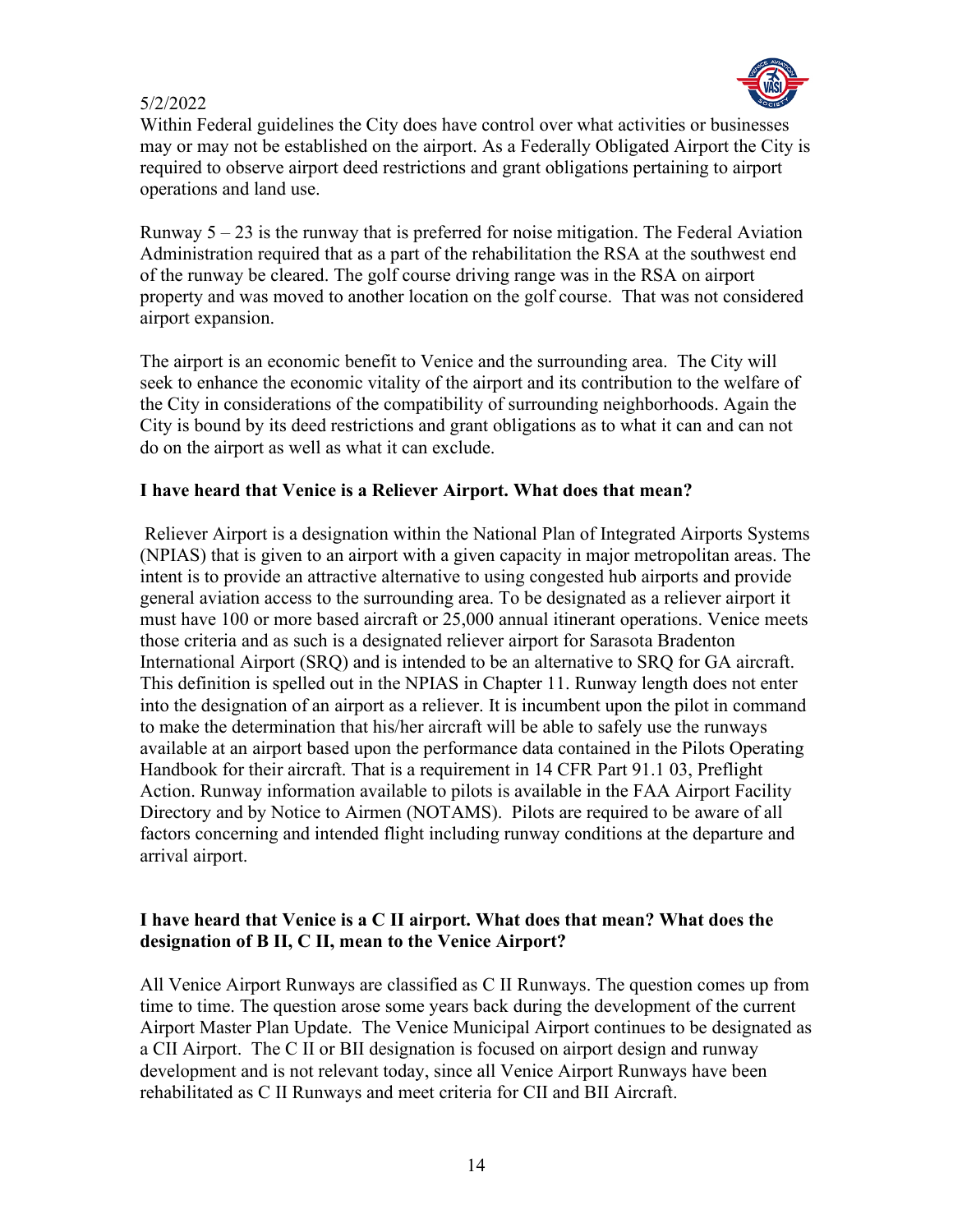

A C II or B II, is an Airport Reference Code (ARC) that refers to the approach speed of a landing aircraft, i.e. C or B. The Roman numeral refers to the aircraft wingspan. The city conducted Airport Master Plans or updates (MPU) in 1969, 1975, 1985, and 2000, and a draft study in 2007. A revised plan including an airport layout plan or ALP was developed and approved by the FAA in 2011. The FAA does not approve the MPU, only the ALP. However, the FAA can and does offer comments on the MPU for City consideration. Airport Master Plans prepared before 1989 would not include consideration of ARC because that FAA system of classification was first established in September 1989 with the issuance of Advisory Circular (AC) 150-5300-13 Airport Design. This circular also established other criteria, guidelines, and nomenclature including Runway Safety Area (RSA), Runway Object Free Area (ROFA), and Runway Protection Zone (RPZ). The circular and periodic changes are available on the FAA's website. The FAA changes criteria and guidelines from time to time to address Congressional Direction and meet other requirements.

#### [http://www.faa.gov/airports\\_airtraffic/airports/resources/advisory\\_circulars/index.cfm?te](http://www.faa.gov/airports_airtraffic/airports/resources/advisory_circulars/index.cfm?template=Document_Listing) [mplate=Document\\_Listing.](http://www.faa.gov/airports_airtraffic/airports/resources/advisory_circulars/index.cfm?template=Document_Listing)

As noted above and in the circular, the ARC concerns Approach Speed (the component designated with a capital letter such as B or C) and Airport Design Group (wingspan) which is designated with the Roman numeral. The approach speed of an aircraft is primarily determined by inherent aircraft design characteristics and is a speed that provides for the slowest most stable and safe approach and landing speed for that design. Speeds associated with A, B, C or D, are in ascending order, lower speed required to higher speed requirements. As an example, an aircraft in a B approach speed category would fly an approach to landing at a slower speed than a C or D category aircraft. The practical effect of aircraft landing speeds is in distances required to stop.

The ARC need not be established by operations generated by a single aircraft type; it may be a group of aircraft types. Further, the aircraft do not all need to be C-II to qualify as part of the 500 annual operations thresholds applied in determining that ARC. For example, a King Air 200 is a B-II aircraft, but its operations still count toward determining the wingspan related "II" component of the ARC. Conversely, Hawker 125- 700s and 800s are C-I aircraft; their operations count toward the "C" portion of the ARC that concerns approach speed even though they are Design Group I with respect to the wingspan component of ARC.

Although the ARC is an "Airport Reference Code" it is technically applied to runways, not to the airport. The Airport Reference Code (ARC) refers to the runway in question, as an example Runway  $13 - 31$ , since an airport may have multiple runways with different ARC. The Airport Layout Plan (ALP) prepared by Dufresne Henry as part of the 2000 Airport Master Plan identified both Runways 13-31 and 5-23 (then designated as Runway  $4 - 22$ ) as C-II. The study and research for the 2006/2007 Hanson MEA draft Airport Master Plan Update confirmed the continued applicability of the C-II Airport Reference Code to both runways. This 2010 Master Plan Update confirmed the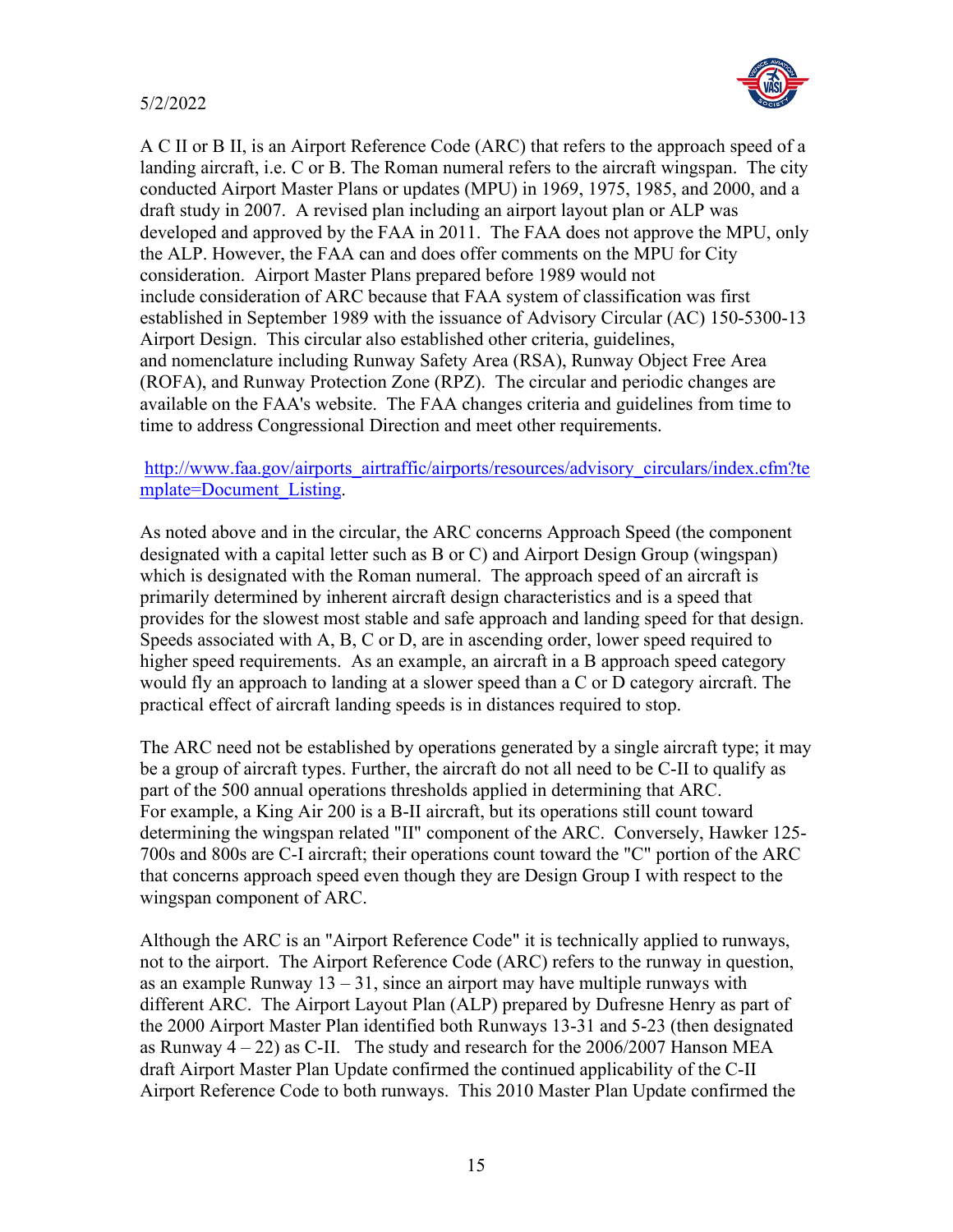

C II ARC code. The C-II classification has been in place since the adoption of the 2000 Master Plan and Airport Layout Plan.

# **Can the City reduce the airport or runways from C II ARC to B II?**

The city cannot reduce the ARC for the Runways from C II to B II. The Airport Reference Code (ARC) refers to the runway in question, as an example Runway  $13 - 31$ since an airport may have multiple runways with different ARC. The FAA provided a grant to rehabilitate Runway  $13 - 31$  and indicated in correspondences with the city on several occasions that such a change for that runway is not permitted. Runway  $13 - 31$ and Runway  $5 - 23$  are C II Runways.

# **Can the City reduce the ARC of Runway 5 – 23?**

The city cannot reduce the ARC for Runway  $5 - 23$ . It is the preferred noise mitigation runway for Venice. It was rehabilitated to CII Standards. The Master Plan Update draft (MPU) and accompanying Airport Layout Plan (ALP) approved by the City Council in 2010, and the FAA in 2011, reflects Runway  $5 - 23$  (then  $4 - 22$ ) as a C II runway.

# **How can I tour the airport?**

Contact the Airport Administration Office on Airport Avenue.

# **Can I get an airplane ride at the airport**?

Airplane rides may be arranged by contacting among others one of the flight schools on the airport or Suncoast Aircenter.

# **Can I get a speaker for my homeowner's association or other organization?**

Contact the Airport Administration Office on Airport Avenue.

# **Skydiving Operations**

The FAA considers skydiving operation to be a legitimate aeronautical activity. As such, Venice is required to permit skydiving operations. However, such operations are conducted in accordance with an agreement between the Airport and the Skydive Operator. Consult Airport Administration for questions concerning skydiving. As of the printing of these Frequently Asked Questions there are no skydiving operations at the airport.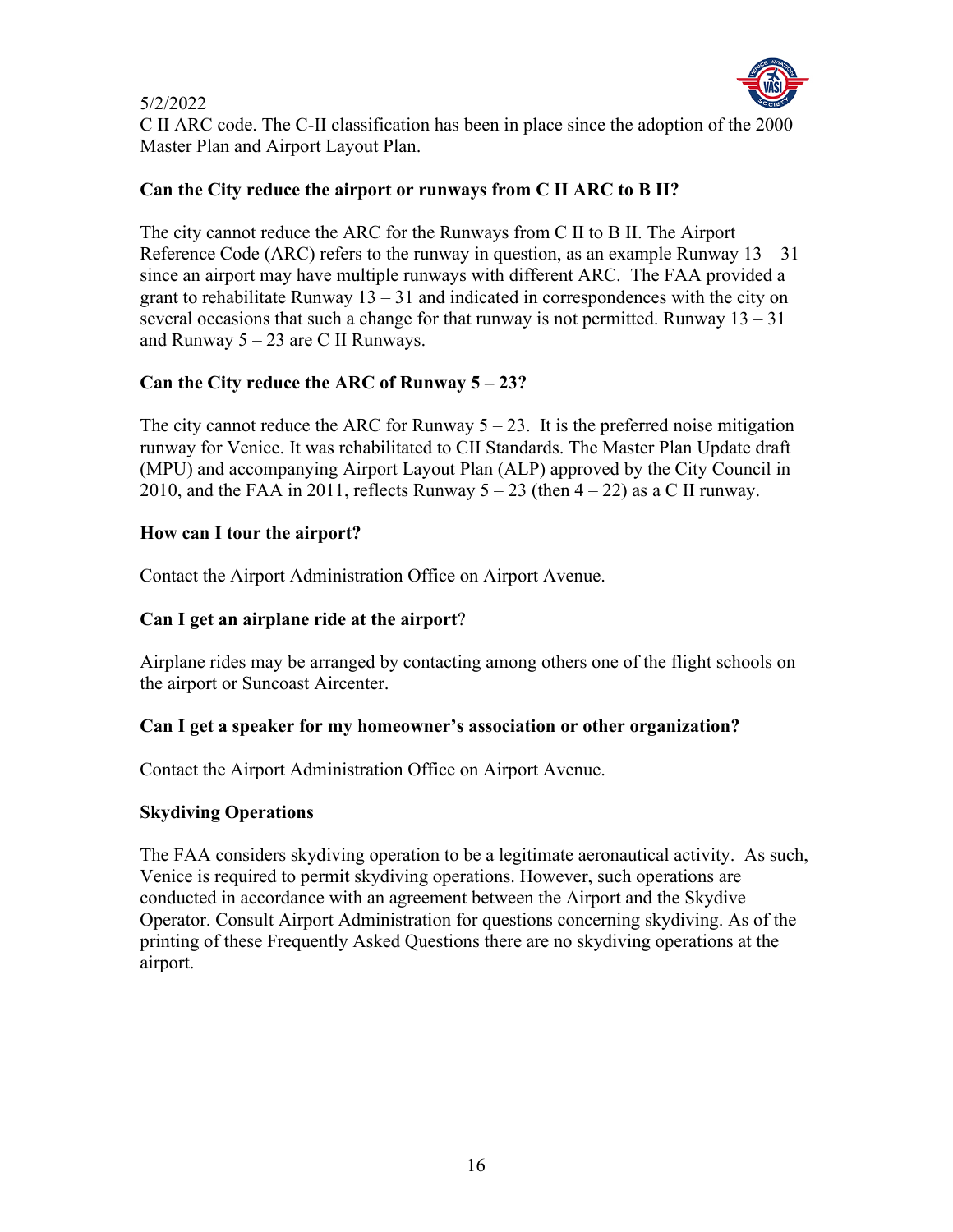

# 5/2/2022 **Does Venice Municipal Airport have a control tower?**

The Venice Municipal Airport does not have an Air Traffic Control Tower (ATCT). About 500 of the over 5,000 public use airports in the U.S. have ATCTs. In addition to the public use airports there are many more private airports. Venice is called a nontowered airport. The FAA provides guidelines and recommended procedures for air traffic operations at non-towered airports like Venice (FAA Circular AC 90-66B). The addition of an ATCT has been proposed for the Venice Airport in the past. Should the Venice City Council, the owner and operator of the airport (deemed the airport sponsor), determine that a tower should be considered for the airport a request would be made to the Federal Aviation Administration (FAA). The Florida Department of Transportation, Aviation Division is also involved though the deciding authority rest with the FAA. The FAA following a study as to the need for an ATCT at Venice makes the determination as to whether one is appropriate and required.

Several factors and considerations play a role in such project. Ultimately should the FAA determine that the conditions at the airport support an ATCT a further determination is made as to whether one of three types of towers would be appropriate, an FAA tower, a Contract Tower, or a Remote-Control Tower (there are currently only two remote control towers operational in the U.S. and both are in a test phase). If the FAA decides on a FAA tower, then the financial requirements are primarily the responsibility of the FAA. Contract Tower's operations are funded by an FAA contract.

Funding for the construction and equipping of a contract tower is not necessarily an FAA responsibility. Sources of funds include FAA grants, Airport Improvement Program grants, other Federal Grants, State funding, and local airport funding. Generally, if approved several years will elapse before an ATCT is constructed and operational. Punta Gorda Airport has a contract tower staffed and operated by FAA certified controllers but employees of the Contractor. Sarasota Airport is a FAA tower. There are three FAA contract tower subcontractors in the U.S, Midwest Air Traffic Control Services, Serco Management Services Inc., and Robinson Aviation (RVA) Inc. In some case Interagency agreements with entities such as the Air National Guard are used as well. A remotecontrol tower is a new technology-based approach using cameras and other monitoring tools. As noted above the two remote towers in the U.S. are still in the experimental stage. Remote towers are in use in several foreign countries.

An ATCT's primary purpose is the control (inherent in the name) and management of aviation traffic in the air, within its designated control area, and on the grounds of the airport. An ATCT can have positive benefits for both the community as well as the users of the airport. Much like traffic lights, stop signs and other traffic management devices on the ground an ATCT performs those functions for airports, control of traffic.